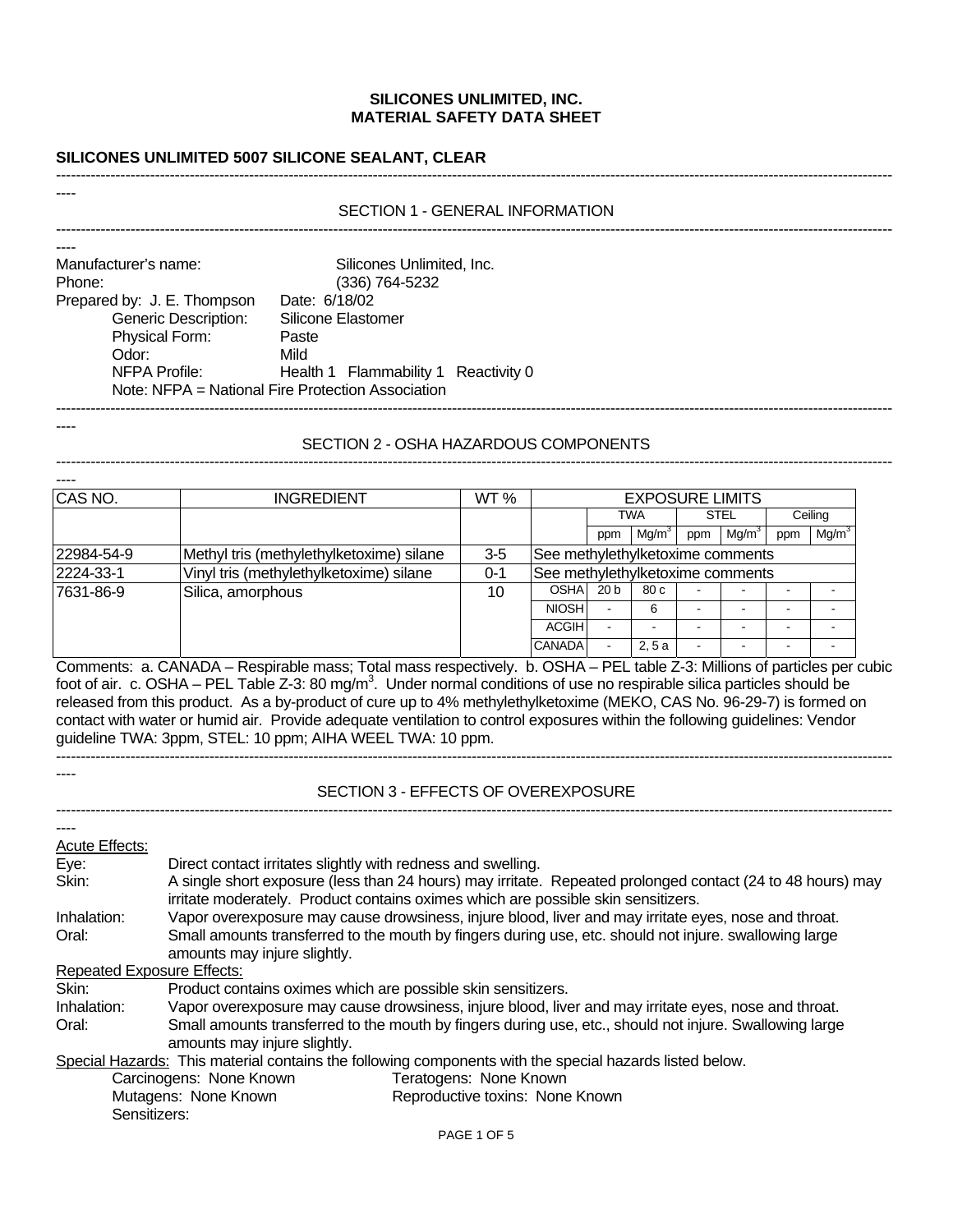# **SILICONES UNLIMITED 5007 SILICONE SEALANT, CLEAR**

CAS NO. INGREDIENT WT % 22984-54-9 Methyl tris (methylethylketoxime) silane 3-5 Possible skin sensitizer.

2224-33-1 Vinyl tris (methylethylketoxime) silane 0-1 Possible skin sensitizer.

Comments: Methylethylketoxime (MEKO, CAS No. 96-29-7) is formed upon contact with water or humid air. Male rodents exposed to MEKO vapor throughout their lifetime developed liver cancer. Additional testing is planned by the MEKO supplier to determine any relevance to humans. Until more data is known, exposure levels should be maintained as low as achievable.

This product contains polydimethylsiloxane (silicone) and when heated to temperatures above 150°C in the presence of air, silicones can form formaldehyde vapors. Formaldehyde is a potential cancer hazard, a known skin and respiratory sensitizer, and an irritant to the eyes, nose, throat, skin, and digestive system. Safe handling conditions may be maintained by keeping vapor concentrations within the OSHA permissible exposure limit for formaldehyde.

The above listed potential effects of overexposure are based on actual data, results of studies performed on similar compositions, component data and/or expert review of the product. Overexposure to any chemical may result in enhancement of preexisting adverse medical conditions and allergic reactions.

-------------------------------------------------------------------------------------------------------------------------------------------------------------------------

SECTION 4 - FIRST AID MEASURES -------------------------------------------------------------------------------------------------------------------------------------------------------------------------

| $---$       |                                                                                                                                           |
|-------------|-------------------------------------------------------------------------------------------------------------------------------------------|
| Eyes:       | Immediately flush with water for 15 minutes. Get medical attention.                                                                       |
| Skin:       | Remove from skin and immediately flush with water for 15 minutes. Get medical attention if irritation develops<br>or ill effects persist. |
| Inhalation: | Remove to fresh air. If ill effects persist get medical attention.                                                                        |
| Oral:       | Get medical attention.                                                                                                                    |
| Comments:   | Treat according to person's condition and specifics of exposure.                                                                          |

## SECTION 5 - FIRE FIGHTING MEASURES -------------------------------------------------------------------------------------------------------------------------------------------------------------------------

-------------------------------------------------------------------------------------------------------------------------------------------------------------------------

| Flash Point (method used):                                                                                                  | Not Applicable – Solid                                                                              |  |  |  |
|-----------------------------------------------------------------------------------------------------------------------------|-----------------------------------------------------------------------------------------------------|--|--|--|
| <b>Autoignition Temperature:</b>                                                                                            | Not Determined                                                                                      |  |  |  |
| Flammability Limits in Air (%):                                                                                             | Not Determined                                                                                      |  |  |  |
| <b>Extinguishing Media:</b>                                                                                                 | On large fires use dry chemical, foam or water spray. On small fires use carbon dioxide             |  |  |  |
|                                                                                                                             | (CO <sub>2</sub> ), dry chemical or water spray. Water can be used to cool fire exposed containers. |  |  |  |
| Fire Fighting Procedures:                                                                                                   | Self contained breathing apparatus and protective clothing should be worn in fighting               |  |  |  |
|                                                                                                                             | fires involving chemicals. Determine the need to evacuate or isolate the area according to          |  |  |  |
|                                                                                                                             | your local emergency plan. Use water spray to keep fire exposed containers cool.                    |  |  |  |
| Unusual Fire Hazards:                                                                                                       | <b>None</b>                                                                                         |  |  |  |
| <b>Hazardous Decomposition Products:</b>                                                                                    |                                                                                                     |  |  |  |
| Thermal breakdown of this product during fire or very high heat conditions may evolve the following hazardous decomposition |                                                                                                     |  |  |  |
| products: metal oxides, silicone dioxide, carbon oxides and traces of incompletely burned carbon compounds, nitrogen        |                                                                                                     |  |  |  |
| oxides, formaldehyde.                                                                                                       |                                                                                                     |  |  |  |
|                                                                                                                             |                                                                                                     |  |  |  |

## SECTION 6 - ACCIDENTAL RELEASE MEASURES -------------------------------------------------------------------------------------------------------------------------------------------------------------------------

----

----

----

----

Containment / Cleanup: Observe all personal protective equipment recommendations described in sections 5 and 8. Wipe up or scrape up and contain for salvage or disposal. Clean area as appropriate since some silicone materials, even in small quantities, may present a slip hazard. Final cleaning may require use of steam, solvents, or detergents. Disposal of collected product, residues, and cleanup materials may be governmentally regulated. Observe all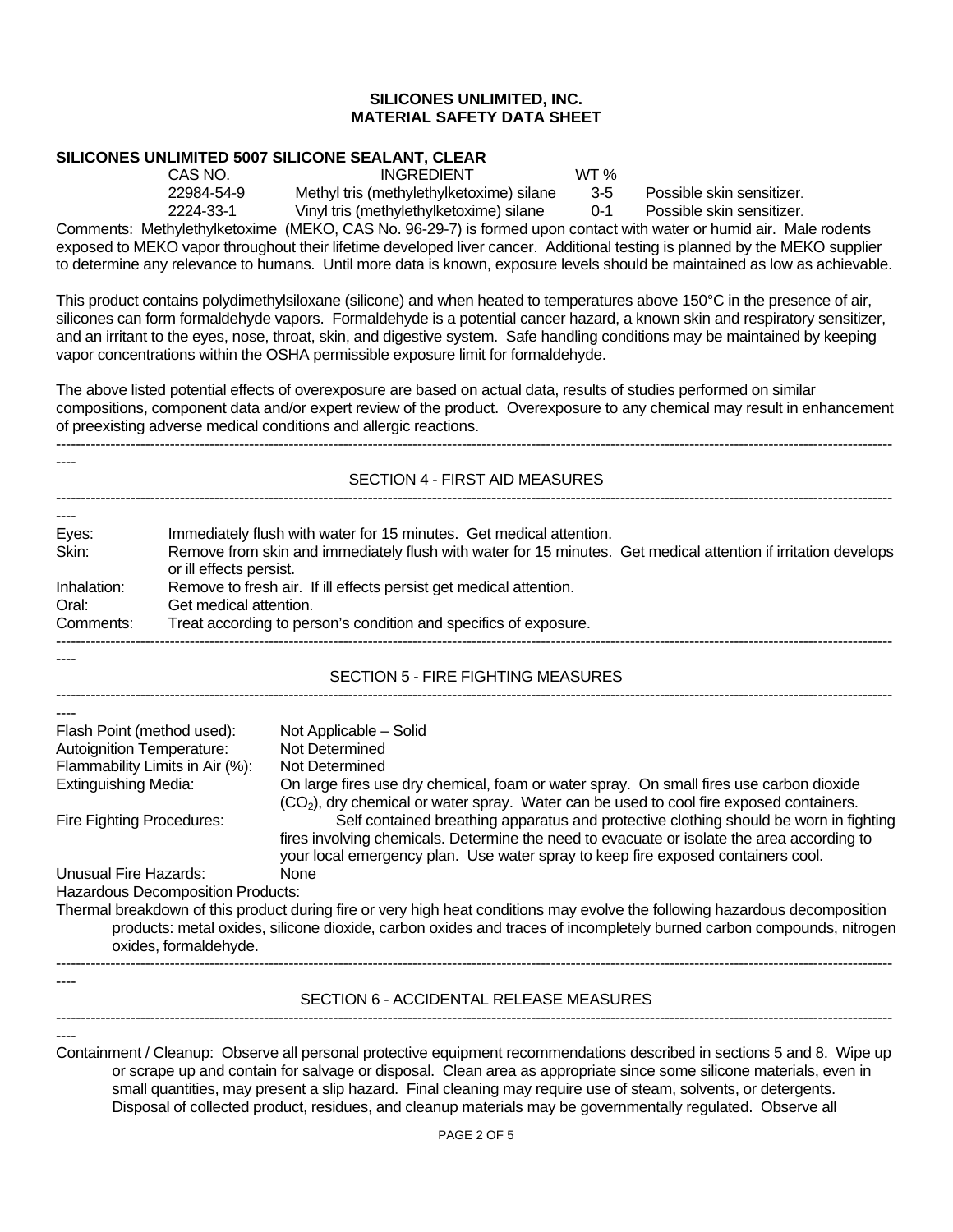## **SILICONES UNLIMITED 5007 SILICONE SEALANT, CLEAR**

applicable local, state and federal waste management regulations. Local, state and federal reporting requirements may apply to spills or releases of this material into the environment.

|                                 | SECTION 7 - HANDLING AND STORAGE.                                                                                                                                                                                                                                                                                                                                |  |  |
|---------------------------------|------------------------------------------------------------------------------------------------------------------------------------------------------------------------------------------------------------------------------------------------------------------------------------------------------------------------------------------------------------------|--|--|
|                                 |                                                                                                                                                                                                                                                                                                                                                                  |  |  |
| Handling:<br>Storage:           | Use with adequate ventilation. Product evolves methylethylketoxime (MEKO) when exposed to water or<br>humid air. Provide adequate ventilation to control MEKO within exposure guidelines (see Section 2) or use<br>respiratory protection.                                                                                                                       |  |  |
|                                 | Keep container closed and store away from water or moisture.                                                                                                                                                                                                                                                                                                     |  |  |
|                                 | SECTION 8 - EXPOSURE CONTROLS/PERSONAL PROTECTION.                                                                                                                                                                                                                                                                                                               |  |  |
| <b>Engineering Controls</b>     |                                                                                                                                                                                                                                                                                                                                                                  |  |  |
|                                 | Local Exhaust:<br>Recommended                                                                                                                                                                                                                                                                                                                                    |  |  |
|                                 | <b>General Ventilation:</b><br>Recommended                                                                                                                                                                                                                                                                                                                       |  |  |
|                                 | Personal Protective Equipment for Routine Handling.                                                                                                                                                                                                                                                                                                              |  |  |
| Eyes:                           | Use proper protection, safety glasses as a minimum.                                                                                                                                                                                                                                                                                                              |  |  |
| Skin:                           | Wash at mealtimes and end of shift. If skin contact occurs, change contaminated clothing as soon as<br>possible and thoroughly flush effected areas with cool water. Chemical protective gloves are<br>recommended.                                                                                                                                              |  |  |
| Suitable Gloves:<br>Inhalation: | Silver Shield ®. 4h®. Butyl rubber. Natural rubber. Neoprene rubber. Nitrile rubber.<br>Use respiratory protection unless adequate local exhaust ventilation is provided or air sampling data<br>show exposures are within recommended exposure guidelines. Industrial Hygiene Personnel can<br>assist in judging the adequacy of existing engineering controls. |  |  |
| Suitable Respirator:            | Self-contained breathing apparatus (SCBA) or other suppied-air respirator.<br>Personal Protective Equipment for Spills.                                                                                                                                                                                                                                          |  |  |
| Eyes:                           | Use full face respirator.                                                                                                                                                                                                                                                                                                                                        |  |  |
| Skin:                           | Wash at mealtimes and end of shift. If skin contact occurs, change contaminated clothing as soon as<br>possible and thoroughly flush effected areas with cool water. Chemical protective gloves are<br>recommended.                                                                                                                                              |  |  |
| Inhalation/                     |                                                                                                                                                                                                                                                                                                                                                                  |  |  |
| Suitable Respirator:            | Self-contained breathing apparatus (SCBA) or other suppied-air respirator.                                                                                                                                                                                                                                                                                       |  |  |
|                                 | Precautionary measures: Avoid eye contact. Avoid skin contact. Avoid breathing vapor. Keep container closed. Do not take<br>internally.                                                                                                                                                                                                                          |  |  |
| Comments:                       | Product evolves methylethylketoxime (MEKO) when exposed to water or humid air. Provide<br>adequate ventilation to control MEKO within exposure guidelines (see Section 2) or use respiratory<br>protection.                                                                                                                                                      |  |  |
| Note:                           | These precautions are for room temperature handling. Use at elevated temperatures or aerosol<br>spray applications may require added precautions.                                                                                                                                                                                                                |  |  |
|                                 | SECTION 9 - PHYSICAL AND CHEMICAL PROPERTIES.                                                                                                                                                                                                                                                                                                                    |  |  |
|                                 |                                                                                                                                                                                                                                                                                                                                                                  |  |  |

Physical State: Solid (Paste)<br>Boiling point (at 760 mm Hg): Not Applicable Boiling point (at 760 mm Hg):<br>Specific Gravity (at  $77^{\circ}F/25^{\circ}C$ ): 1.04 Specific Gravity (at 77°F/25°C):<br>Melting Point: Solubility in Water (%): Less than 0.1

Not Determined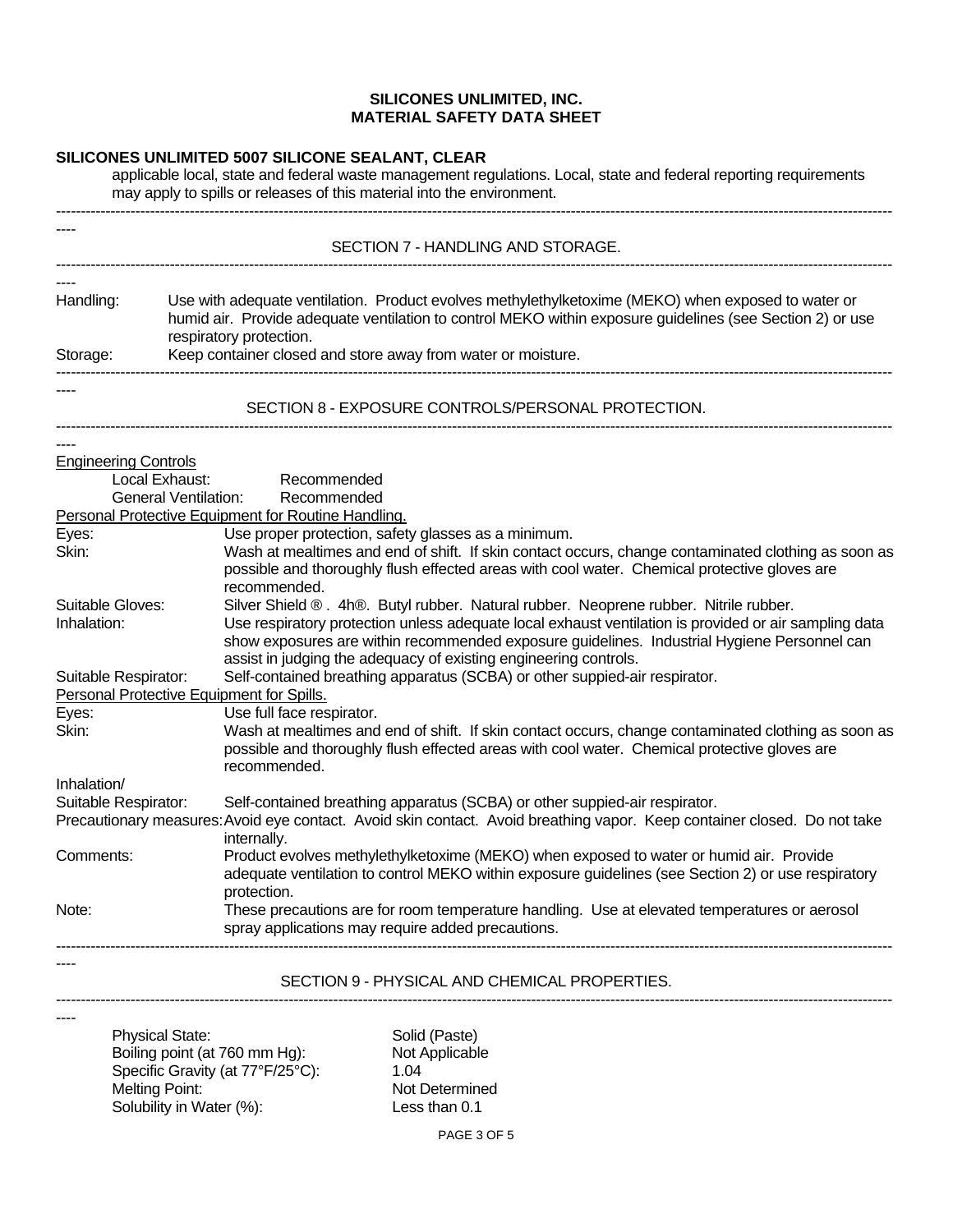## **SILICONES UNLIMITED 5007 SILICONE SEALANT, CLEAR**

% Volatile by Volume: Less than 5 Evaporation Rate: Not Applicable pH: Not Applicable Vapor Pressure (at 77°F/25°C): Not Applicable Vapor Density (air=1 at 77°F/25°C): Not Applicable Odor: Cassing Contract Contract Contract Contract Contract Contract Contract Contract Contract Contract Contract Contract Contract Contract Contract Contract Contract Contract Contract Contract Contract Contract Contract C

Note: The above information is not intended for use in preparing specifications.

## SECTION 10 - STABILITY AND REACTIVITY -------------------------------------------------------------------------------------------------------------------------------------------------------------------------

-------------------------------------------------------------------------------------------------------------------------------------------------------------------------

Chemical Stability: Stable<br>
Hazardous Polymerization: Will not occur Hazardous Polymerization: Conditions to Avoid: None Materials to Avoid): Oxidizing material can cause a reaction. Water, moisture, or humid air causes curing and the liberation of methylethylketoxime vapors as described in Section 2.

-------------------------------------------------------------------------------------------------------------------------------------------------------------------------

#### SECTION 11 - TOXICOLOGICAL INFORMATION -------------------------------------------------------------------------------------------------------------------------------------------------------------------------

----

----

----

----

#### Complete information not yet available. -------------------------------------------------------------------------------------------------------------------------------------------------------------------------

----

----

----

----

#### SECTION 12 - ECOLOGICAL INFORMATION -------------------------------------------------------------------------------------------------------------------------------------------------------------------------

---- Complete information not yet available.

SECTION 13 - DISPOSAL INFORMATION -------------------------------------------------------------------------------------------------------------------------------------------------------------------------

-------------------------------------------------------------------------------------------------------------------------------------------------------------------------

RCRA Hazard Class (40cfr 261)

When a decision is made to discard this material, as received, is it classified as a hazardous waste? NO. Federal Hazardous Waste Code: Not Applicable Characteristic Waste: Ignitable: NO. Corrosive: NO. Reactive: NO. TCLP: Not Applicable State or local laws may impose additional regulatory requirements regarding disposal. -------------------------------------------------------------------------------------------------------------------------------------------------------------------------

## SECTION 14 - TRANSPORT INFORMATION -------------------------------------------------------------------------------------------------------------------------------------------------------------------------

| DOT information (49cfr 172.101) |                |
|---------------------------------|----------------|
| Proper Shipping Name:           | Not Applicable |
| <b>Hazard Technical Name:</b>   | Not Applicable |
| Hazard Class:                   | Not Applicable |
| UN/NA Number:                   | None           |
| Packing Group:                  | Not Applicable |

-------------------------------------------------------------------------------------------------------------------------------------------------------------------------